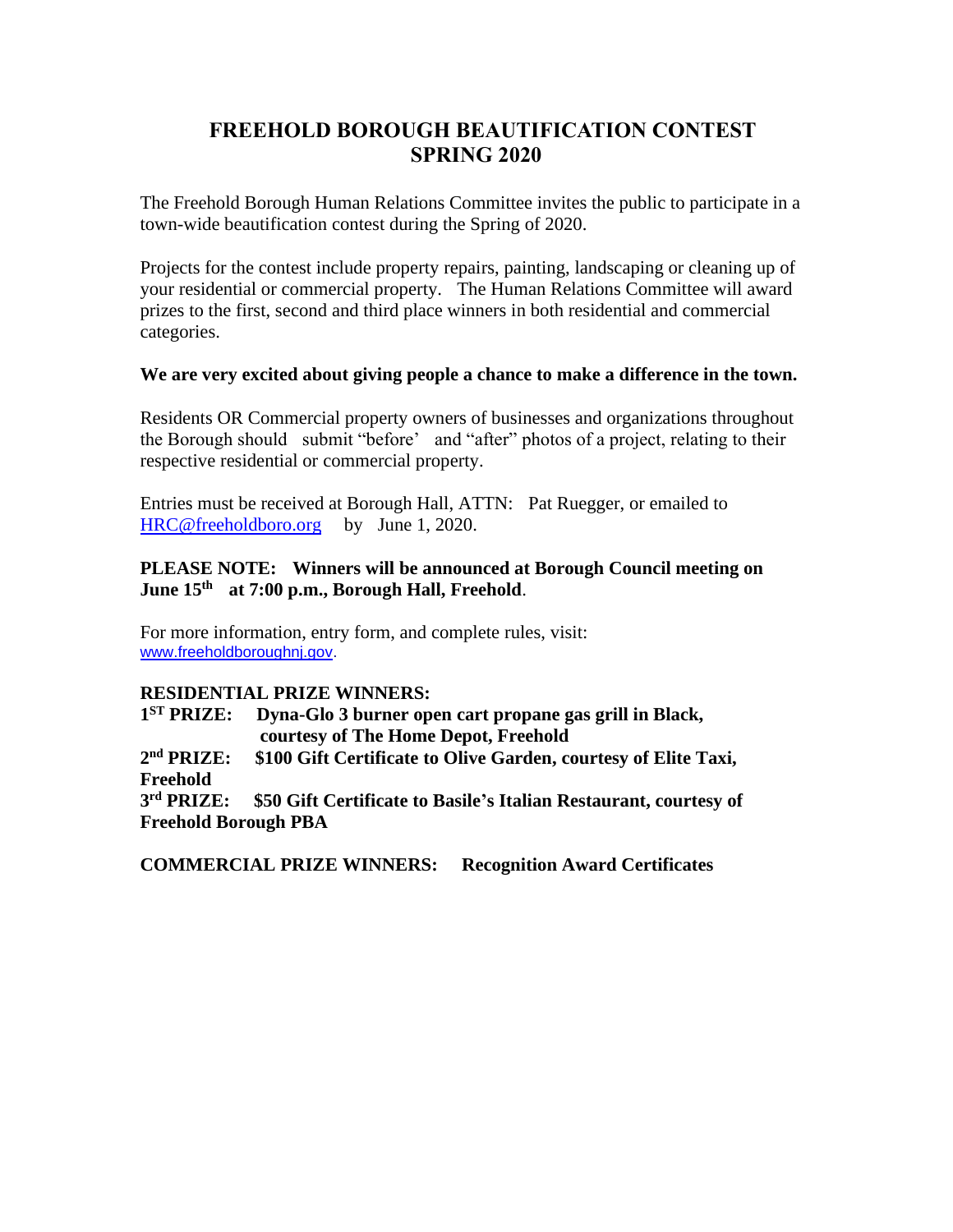### **Contest Rules**

- 1. Projects must be completed within Freehold Borough town limits from January 1, 2019 to May 31, 2020.
- 2. If the participant is a tenant and does not own a property, he/she must have permission from the property owner to begin the project.
- 3. Projects may consist of activities such as repairs to a structure, landscaping, property clean-up and/or painting to exterior of property.
- 4. Participants must submit at least one (1) "before" photo and at least one (1) "after" photo of their project.
- 5. Entries must include the following information:
	- Address of project Contact information: Participant's name, address and phone number Brief Description of the project (50 words or less) Date photos were taken Number of hours spent accomplishing project Cost of project
- 6. Participants may enter one (1) project entry per household or business.
- 7. Participants may enter individually, or if commercial entry, on behalf of group.
- 8. How to enter: Entries and photos may be emailed, sent or dropped off to ATTN: Pat Ruegger, at Borough Hall, 51 West Main Street, Freehold, NJ 07728 Or emailed to [HRC@freeholdboro.org](mailto:HRC@freeholdboro.org)
- 9. Entries will be judged on the following criteria:

Contrast of before and after photos

Overall look of completed project

Improved curb appeal of property or neighborhood upon completion

For commercial properties, enhancement of overall appearance to business district

- 10. Judging panel will consist of members of the Freehold Borough Human Relations Committee.
- 11. Judges may visit project locations.

12. Entry forms and photos become the property of Freehold Borough and will not be returned.